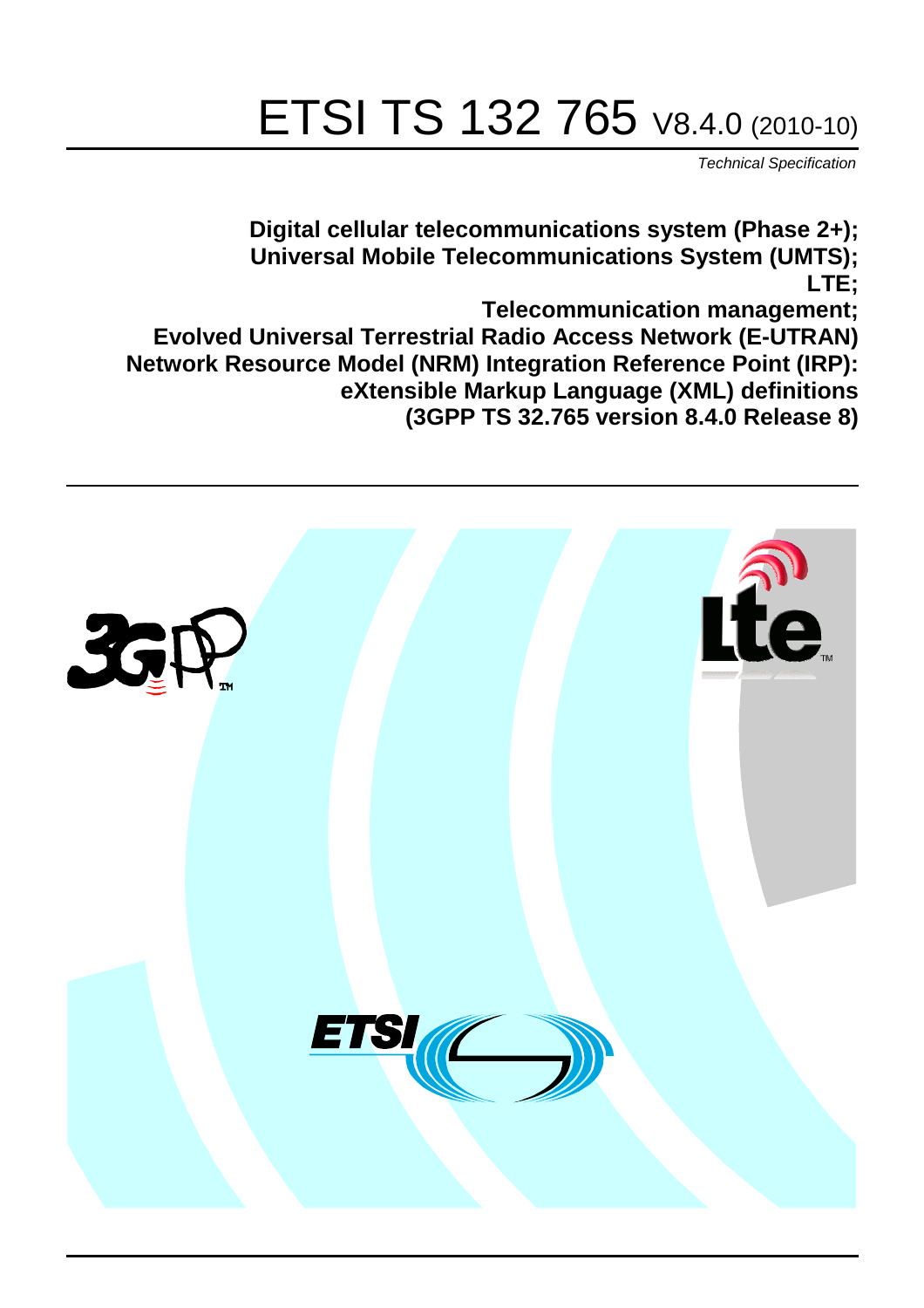Reference RTS/TSGS-0532765v840

> Keywords GSM, LTE, UMTS

#### *ETSI*

#### 650 Route des Lucioles F-06921 Sophia Antipolis Cedex - FRANCE

Tel.: +33 4 92 94 42 00 Fax: +33 4 93 65 47 16

Siret N° 348 623 562 00017 - NAF 742 C Association à but non lucratif enregistrée à la Sous-Préfecture de Grasse (06) N° 7803/88

#### *Important notice*

Individual copies of the present document can be downloaded from: [http://www.etsi.org](http://www.etsi.org/)

The present document may be made available in more than one electronic version or in print. In any case of existing or perceived difference in contents between such versions, the reference version is the Portable Document Format (PDF). In case of dispute, the reference shall be the printing on ETSI printers of the PDF version kept on a specific network drive within ETSI Secretariat.

Users of the present document should be aware that the document may be subject to revision or change of status. Information on the current status of this and other ETSI documents is available at <http://portal.etsi.org/tb/status/status.asp>

If you find errors in the present document, please send your comment to one of the following services: [http://portal.etsi.org/chaircor/ETSI\\_support.asp](http://portal.etsi.org/chaircor/ETSI_support.asp)

#### *Copyright Notification*

No part may be reproduced except as authorized by written permission. The copyright and the foregoing restriction extend to reproduction in all media.

> © European Telecommunications Standards Institute 2010. All rights reserved.

**DECT**TM, **PLUGTESTS**TM, **UMTS**TM, **TIPHON**TM, the TIPHON logo and the ETSI logo are Trade Marks of ETSI registered for the benefit of its Members.

**3GPP**TM is a Trade Mark of ETSI registered for the benefit of its Members and of the 3GPP Organizational Partners. **LTE**™ is a Trade Mark of ETSI currently being registered

for the benefit of its Members and of the 3GPP Organizational Partners.

**GSM**® and the GSM logo are Trade Marks registered and owned by the GSM Association.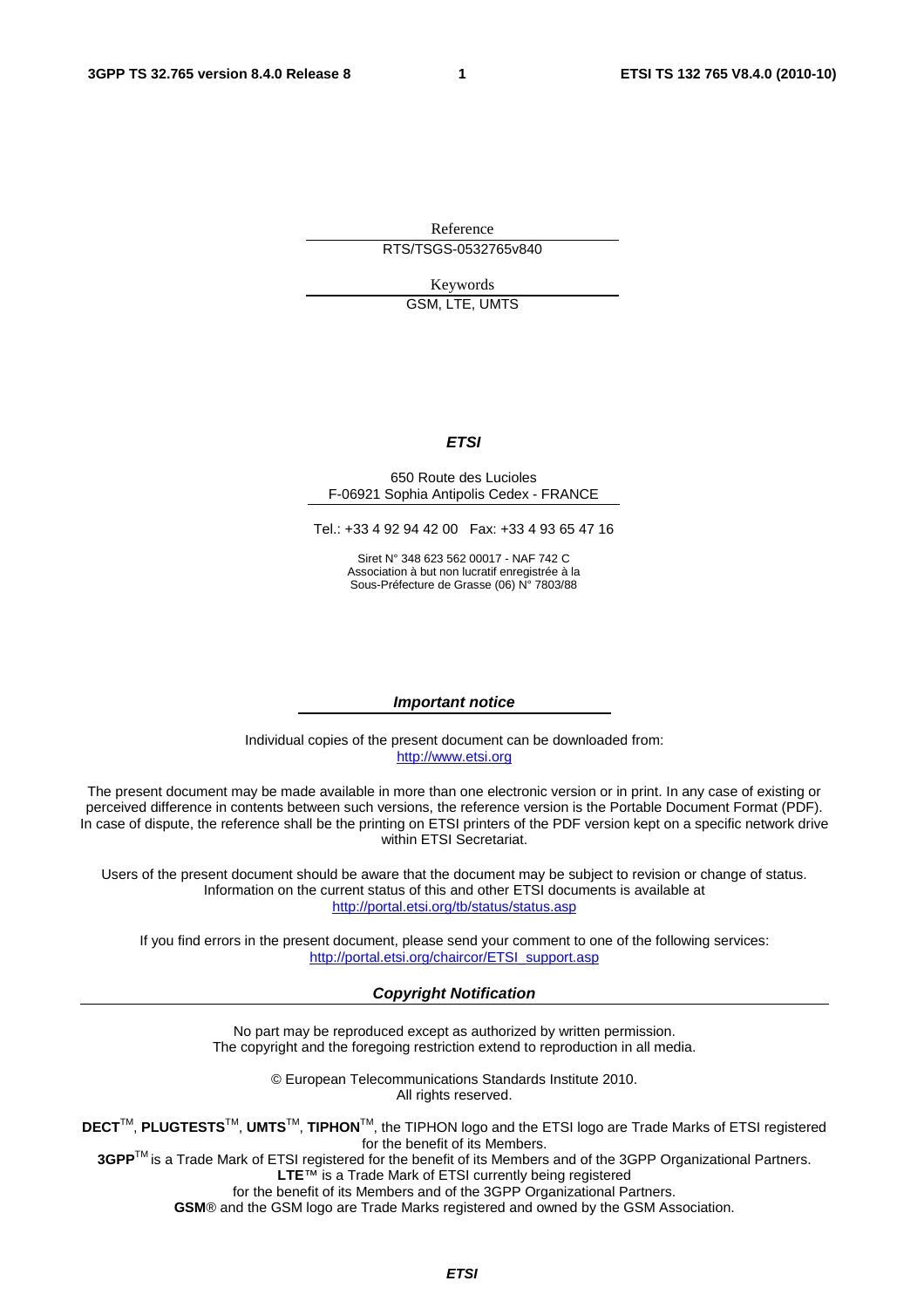## Intellectual Property Rights

IPRs essential or potentially essential to the present document may have been declared to ETSI. The information pertaining to these essential IPRs, if any, is publicly available for **ETSI members and non-members**, and can be found in ETSI SR 000 314: *"Intellectual Property Rights (IPRs); Essential, or potentially Essential, IPRs notified to ETSI in respect of ETSI standards"*, which is available from the ETSI Secretariat. Latest updates are available on the ETSI Web server [\(http://webapp.etsi.org/IPR/home.asp\)](http://webapp.etsi.org/IPR/home.asp).

Pursuant to the ETSI IPR Policy, no investigation, including IPR searches, has been carried out by ETSI. No guarantee can be given as to the existence of other IPRs not referenced in ETSI SR 000 314 (or the updates on the ETSI Web server) which are, or may be, or may become, essential to the present document.

### Foreword

This Technical Specification (TS) has been produced by ETSI 3rd Generation Partnership Project (3GPP).

The present document may refer to technical specifications or reports using their 3GPP identities, UMTS identities or GSM identities. These should be interpreted as being references to the corresponding ETSI deliverables.

The cross reference between GSM, UMTS, 3GPP and ETSI identities can be found under [http://webapp.etsi.org/key/queryform.asp.](http://webapp.etsi.org/key/queryform.asp)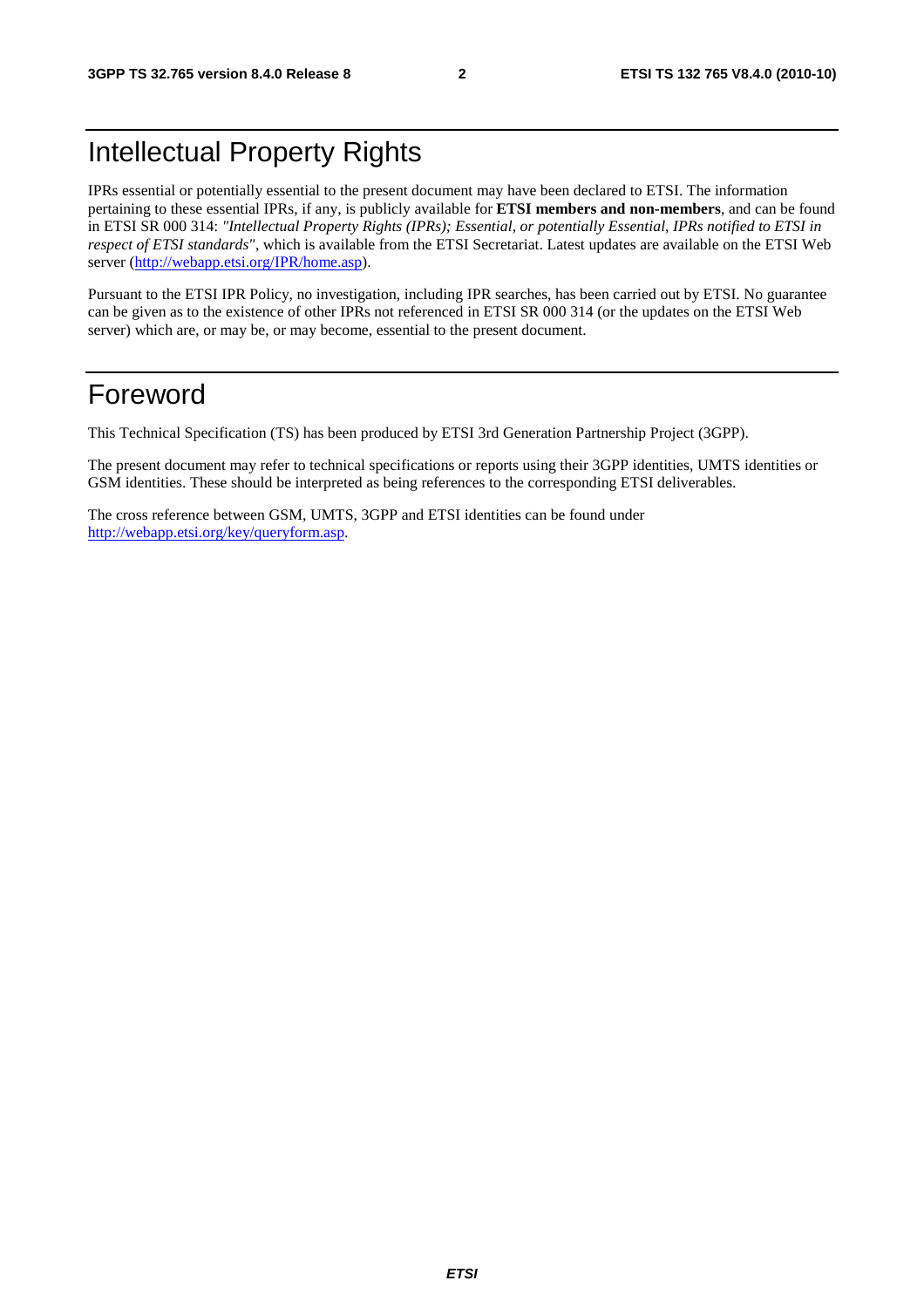$\mathbf{3}$ 

## Contents

| $\textbf{For} \textbf{word}.\textcolor{red}{\textbf{not}}. \textcolor{red}{\textbf{1}} \textcolor{red}{\textbf{1}} \textcolor{red}{\textbf{1}} \textcolor{red}{\textbf{1}} \textcolor{red}{\textbf{1}} \textcolor{red}{\textbf{1}} \textcolor{red}{\textbf{1}} \textcolor{red}{\textbf{1}} \textcolor{red}{\textbf{1}} \textcolor{red}{\textbf{1}} \textcolor{red}{\textbf{1}} \textcolor{red}{\textbf{1}} \textcolor{red}{\textbf{1}} \textcolor{red}{\textbf{1}} \textcolor{red}{\textbf{1}} \textcolor{red}{\textbf{1}} \textcolor$ |  |  |  |  |
|----------------------------------------------------------------------------------------------------------------------------------------------------------------------------------------------------------------------------------------------------------------------------------------------------------------------------------------------------------------------------------------------------------------------------------------------------------------------------------------------------------------------------------------|--|--|--|--|
|                                                                                                                                                                                                                                                                                                                                                                                                                                                                                                                                        |  |  |  |  |
|                                                                                                                                                                                                                                                                                                                                                                                                                                                                                                                                        |  |  |  |  |
| 1                                                                                                                                                                                                                                                                                                                                                                                                                                                                                                                                      |  |  |  |  |
| 2                                                                                                                                                                                                                                                                                                                                                                                                                                                                                                                                      |  |  |  |  |
| 3<br>3.1<br>3.2<br>3.3                                                                                                                                                                                                                                                                                                                                                                                                                                                                                                                 |  |  |  |  |
| $\overline{4}$                                                                                                                                                                                                                                                                                                                                                                                                                                                                                                                         |  |  |  |  |
| 5<br>5.1<br>5.2                                                                                                                                                                                                                                                                                                                                                                                                                                                                                                                        |  |  |  |  |
| <b>Annex A (normative):</b>                                                                                                                                                                                                                                                                                                                                                                                                                                                                                                            |  |  |  |  |
| <b>Annex B</b> (informative):                                                                                                                                                                                                                                                                                                                                                                                                                                                                                                          |  |  |  |  |
| <b>Annex C</b> (informative):                                                                                                                                                                                                                                                                                                                                                                                                                                                                                                          |  |  |  |  |
|                                                                                                                                                                                                                                                                                                                                                                                                                                                                                                                                        |  |  |  |  |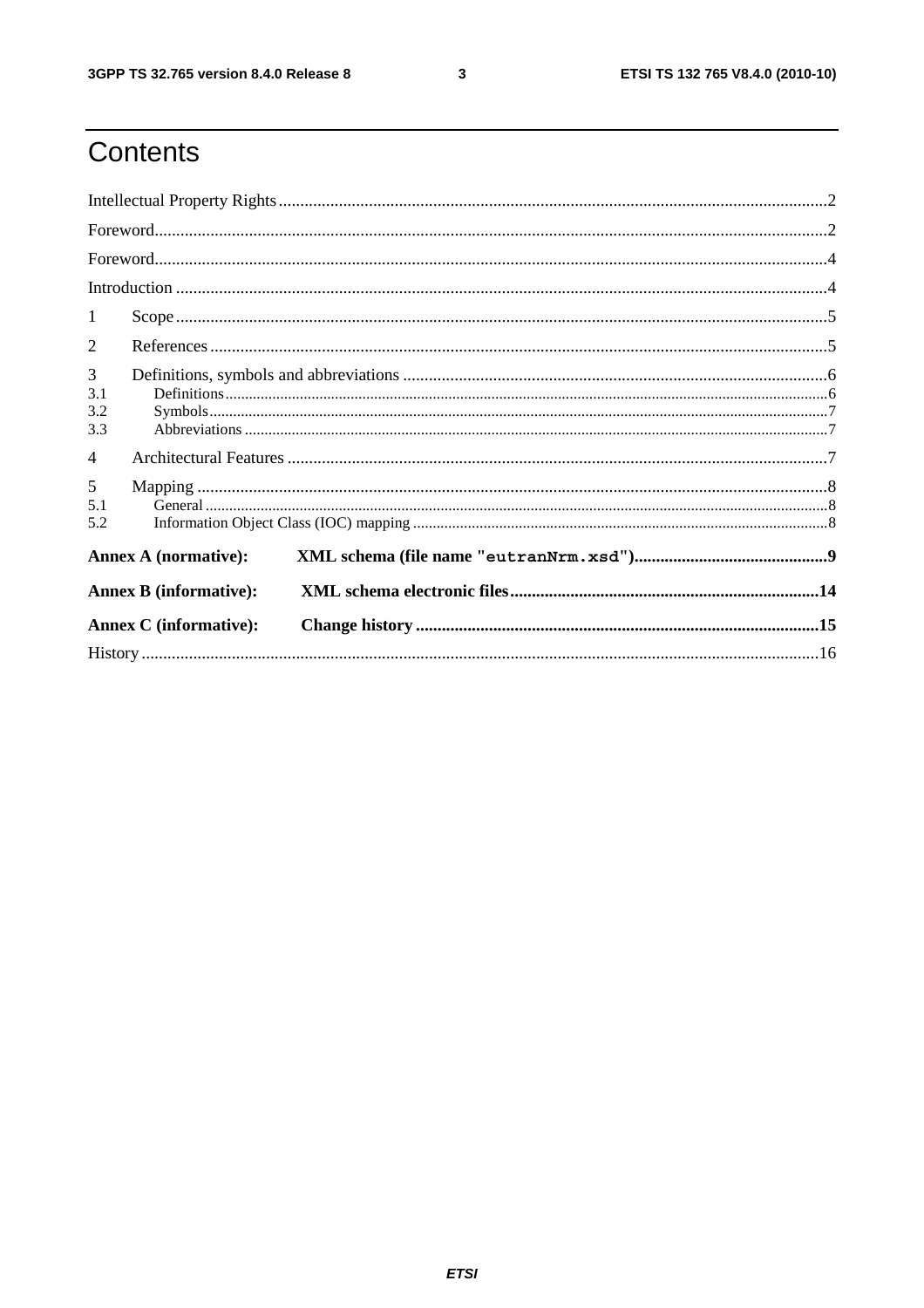### Foreword

This Technical Specification has been produced by the 3<sup>rd</sup> Generation Partnership Project (3GPP).

The contents of the present document are subject to continuing work within the TSG and may change following formal TSG approval. Should the TSG modify the contents of the present document, it will be re-released by the TSG with an identifying change of release date and an increase in version number as follows:

Version x.y.z

where:

- x the first digit:
	- 1 presented to TSG for information;
	- 2 presented to TSG for approval;
	- 3 or greater indicates TSG approved document under change control.
- y the second digit is incremented for all changes of substance, i.e. technical enhancements, corrections, updates, etc.
- z the third digit is incremented when editorial only changes have been incorporated in the document.

### Introduction

The present document is part of a TS-family covering the 3<sup>rd</sup> Generation Partnership Project; Technical Specification Group Services and System Aspects; Telecommunication management; as identified below:

- 32.761 E-UTRAN Network Resource Model (NRM) Integration Reference Point (IRP): Requirements 32.762 E-UTRAN Network Resource Model (NRM) Integration Reference Point (IRP): Information Service (IS) 32.763 E-UTRAN Network Resource Model (NRM) Integration Reference Point (IRP): Common Object Request Broker Architecture (CORBA) Solution Set (SS) **32.765 E-UTRAN Network Resource Model (NRM) Integration Reference Point (IRP): eXtensible**
- **Markup Language (XML) definitions**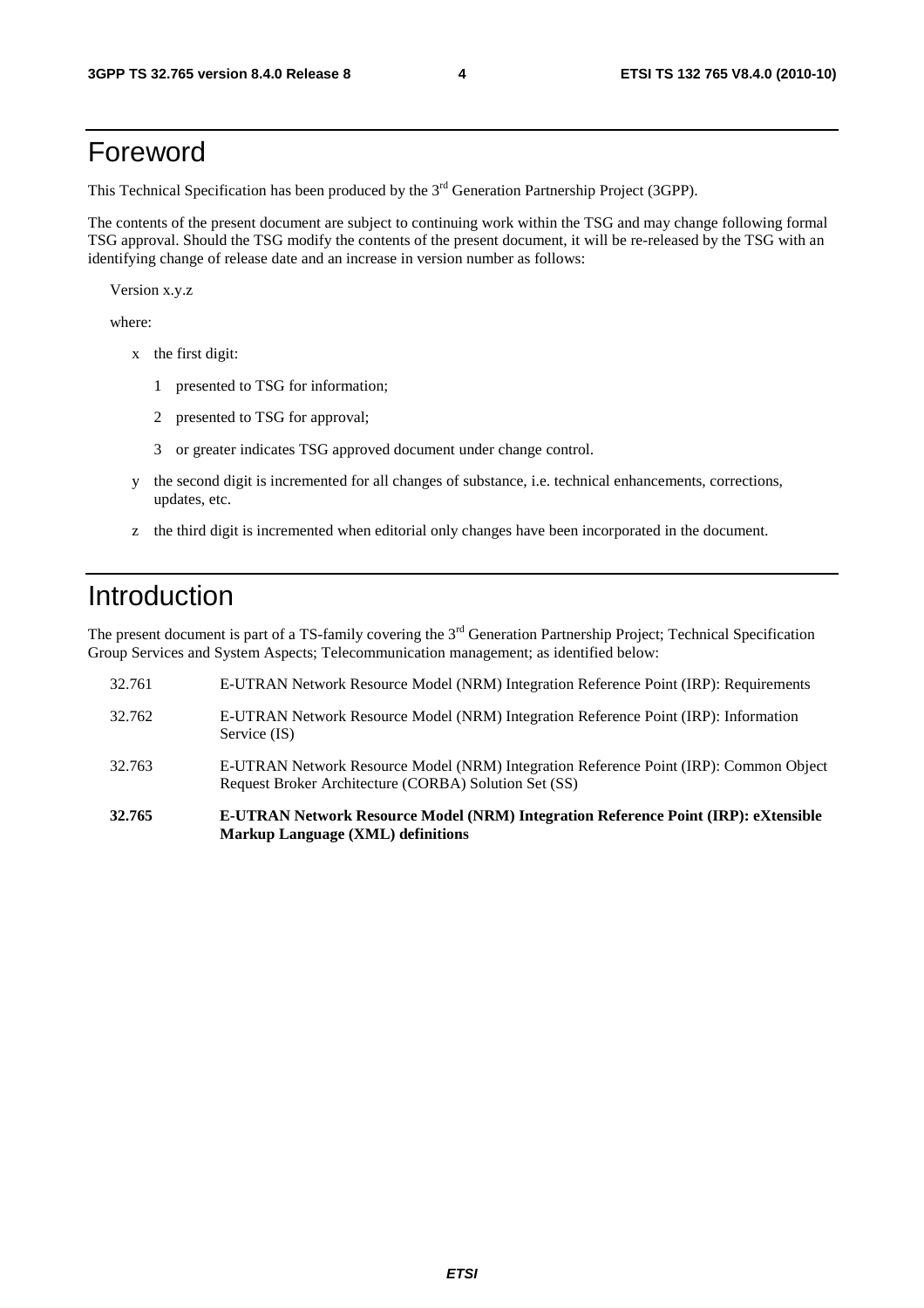### 1 Scope

The present document provides the XML definitions for the E-UTRAN Network Resource Model IRP IS [2].

An application of these XML definitions is to build a configuration file for transfer with the Bulk CM IRP using either CORBA Solution Set of 3GPP TS 32.613 [3] or the SOAP Solution Set of 3GPP TS 32.617 [5]. For this application, the basic part of the XML file format definition is provided by 3GPP TS 32.615 [4].

Other applications of these XML definitions are the SOAP solution sets of other IRPs that perform operations on managed objects, for example the Basic CM IRP SOAP SS of 3GPP TS 32.607 [6].This specification is related to 3GPP TS 32.762 V8.4.X.

### 2 References

The following documents contain provisions which, through reference in this text, constitute provisions of the present document.

- References are either specific (identified by date of publication, edition number, version number, etc.) or non-specific.
- For a specific reference, subsequent revisions do not apply.
- For a non-specific reference, the latest version applies. In the case of a reference to a 3GPP document (including a GSM document), a non-specific reference implicitly refers to the latest version of that document *in the same Release as the present document*.
- [1] 3GPP TS 21.905: 'Vocabulary for 3GPP Specifications'.
- [2] 3GPP TS 32.762: " Telecommunications management; Evolved Universal Terrestrial Radio Access Network (E-UTRAN) Network Resource Model (NRM) Integration Reference Point (IRP): Information Service (IS)".
- [3] 3GPP TS 32.613: "Telecommunication management; Configuration Management (CM); Bulk CM Integration Reference Point (IRP); Common Object Request Broker Architecture (CORBA) Solution Set (SS)".
- [4] 3GPP TS 32.615: "Telecommunication management; Configuration Management (CM); Bulk CM Integration Reference Point (IRP); eXtensible Markup Language (XML) file format definition".
- [5] 3GPP TS 32.617: "Telecommunication management; Configuration Management (CM); Bulk CM Integration Reference Point (IRP); SOAP Solution Set (SS)".
- [6] 3GPP TS 32.607: "Telecommunication management; Configuration Management (CM); Basic CM Integration Reference Point (IRP); SOAP Solution Set (SS)".
- [7] W3C REC-xml-20001006: "Extensible Markup Language (XML) 1.0 (Second Edition)".
- [8] W3C REC-xmlschema-0-20010502: "XML Schema Part 0: Primer".
- [9] W3C REC-xmlschema-1-20010502: "XML Schema Part 1: Structures".
- [10] W3C REC-xmlschema-2-20010502: "XML Schema Part 2:
- [11] W3C REC-xml-names-19990114: "Namespaces in XML".
- [12] 3GPP TS 32.300: "Telecommunication management; Configuration Management (CM); Name convention for Managed Objects".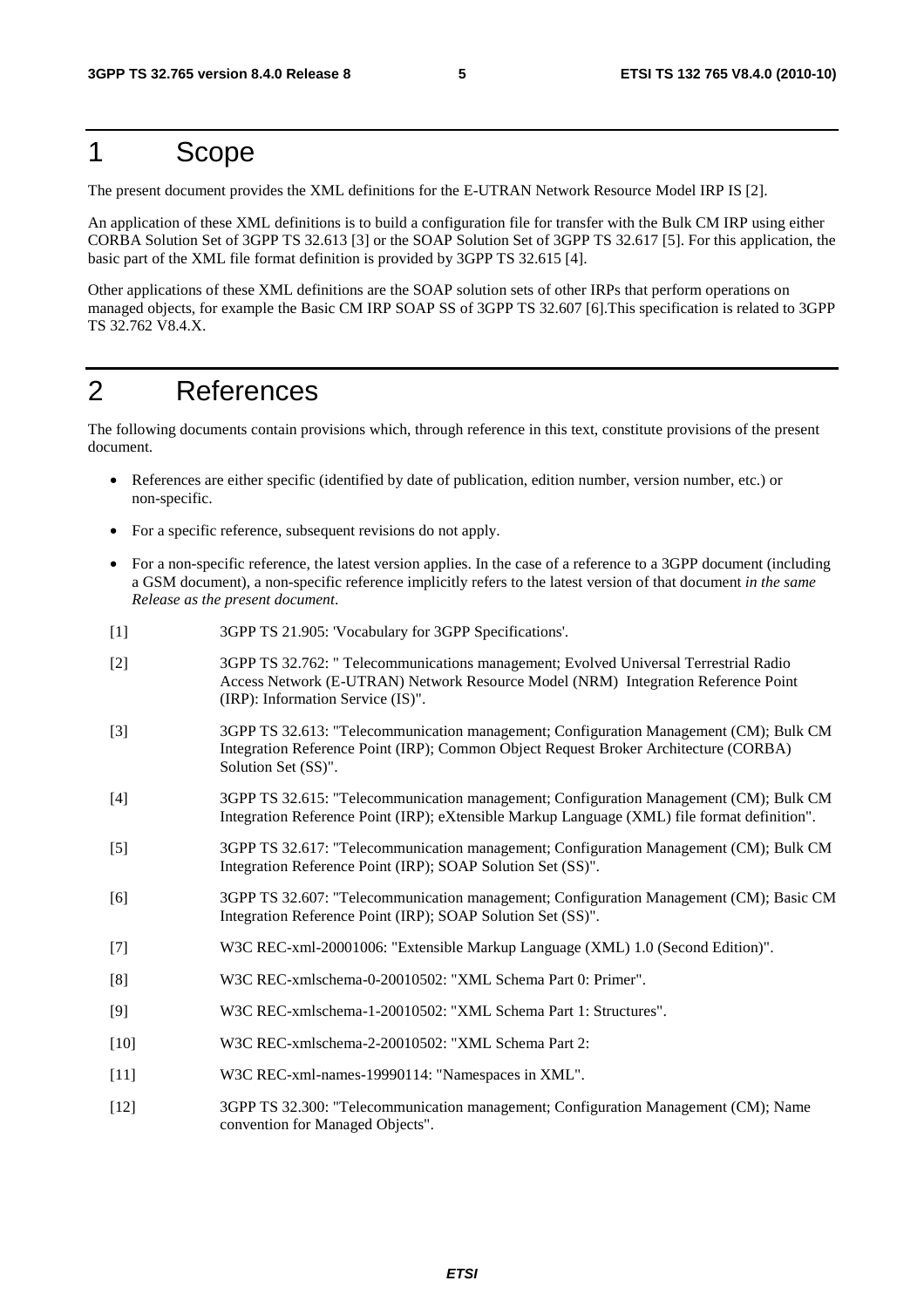### 3 Definitions, symbols and abbreviations

#### 3.1 Definitions

For the purposes of the present document, the terms and definitions given in TR 21.905 [1] and the following apply. A term defined in the present document takes precedence over the definition of the same term, if any, in TR 21.905 [1].

**XML file:** file containing an XML document

**XML document:** composed of the succession of an optional XML declaration followed by a root XML element

NOTE: See [7]; in the scope of the present document.

**XML declaration:** it specifies the version of XML being used

NOTE: See [7].

**XML element:** has a type, is identified by a name, may have a set of XML attribute specifications and is either composed of the succession of an XML start-tag followed by the XML content of the XML element followed by an XML end-tag, or composed simply of an XML empty-element tag; each XML element may contain other XML elements

NOTE: See [7].

**empty XML element:** having an empty XML content; an empty XML element still possibly has a set of XML attribute specifications; an empty XML element is either composed of the succession of an XML start-tag directly followed by an XML end-tag, or composed simply of an XML empty-element tag

NOTE: See [7].

**XML content (of an XML element):** empty if the XML element is simply composed of an XML empty-element tag; otherwise the part, possibly empty, of the XML element between its XML start-tag and its XML end-tag

**XML start-tag:** the beginning of a non-empty XML element is marked by an XML start-tag containing the name and the set of XML attribute specifications of the XML element

NOTE: See [7].

**XML end-tag:** the end of a non-empty XML element is marked by an XML end-tag containing the name of the XML element

NOTE: See [7].

**XML empty-element tag:** composed simply of an empty-element tag containing the name and the set of XML attribute specifications of the XML element

NOTE: See [7].

**XML attribute specification:** has a name and a value

NOTE: See [7].

**DTD:** defines structure and content constraints to be respected by an XML document to be valid with regard to this **DTD** 

NOTE: See [7].

**XML schema:** more powerful than a DTD, an XML schema defines structure and content constraints to be respected by an XML document to conform with this XML schema; through the use of XML namespaces several XML schemas can be used together by a single XML document; an XML schema is itself also an XML document that shall conform with the XML schema for XML schemas

NOTE: See [8], [9] and [10].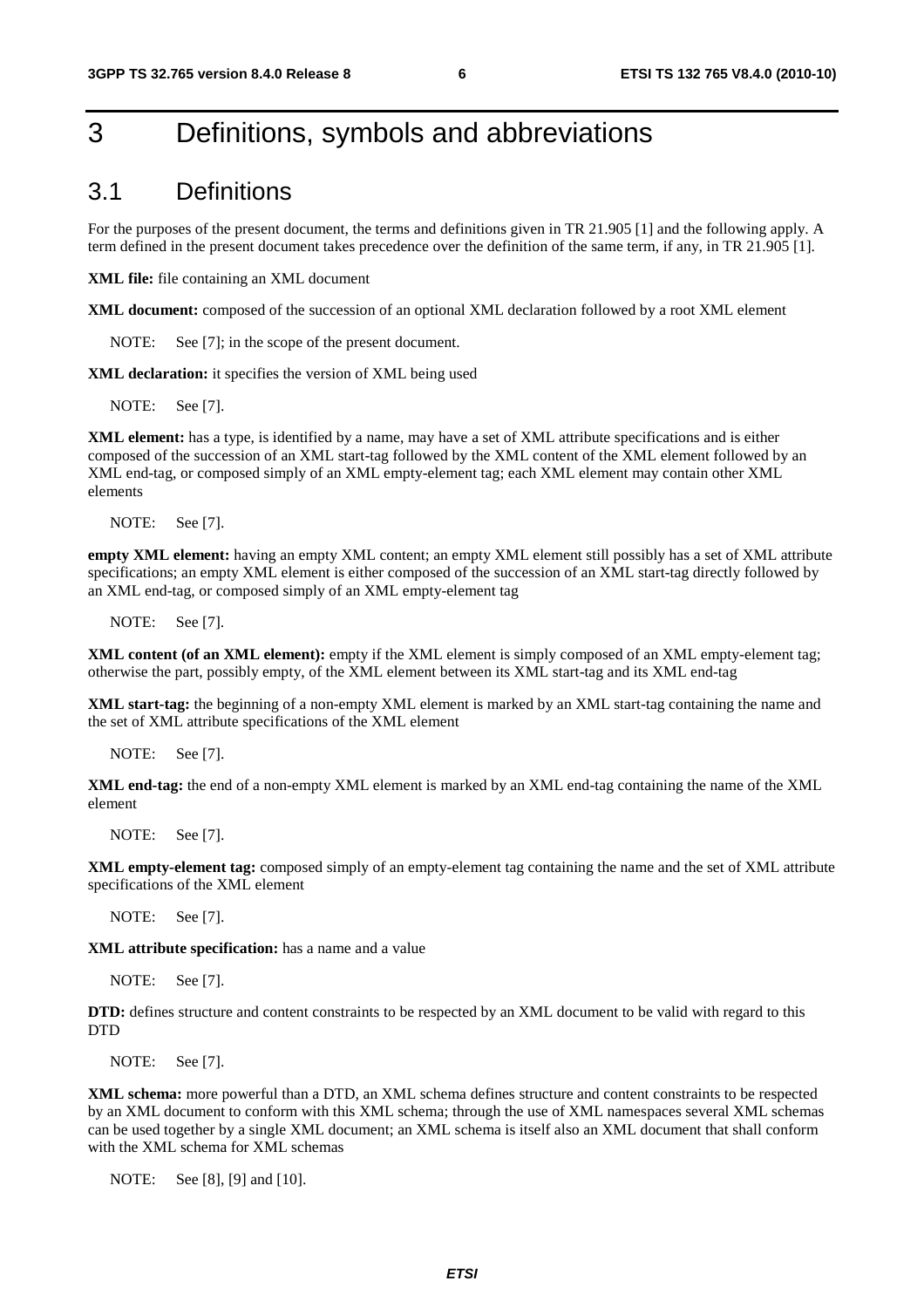**XML namespace:** enables qualifying element and attribute names used in XML documents by associating them with namespaces identified by different XML schemas

NOTE: See [11], in the scope of the present document.

**XML complex type:** defined in an XML schema; cannot be directly used in an XML document; can be the concrete type or the derivation base type for an XML element type or for another XML complex type; ultimately defines constraints for an XML element on its XML attribute specifications and/or its XML content

NOTE: See [8], [9] and [10].

**XML element type:** declared by an XML schema; can be directly used in an XML document; as the concrete type of an XML element, directly or indirectly defines constraints on its XML attribute specifications and/or its XML content; can also be the concrete type or the derivation base type for another XML element type

NOTE: See [8], [9] and [10].

#### 3.2 Symbols

-

### 3.3 Abbreviations

For the purposes of the present document, the abbreviations given in TR 21.905 [1] and the following apply. An abbreviation defined in the present document takes precedence over the definition of the same abbreviation, if any, in TR 21.905 [1].

| CM <sub></sub> | <b>Configuration Management</b>            |
|----------------|--------------------------------------------|
| <b>EDGE</b>    | <b>Enhanced Data for GSM Evolution</b>     |
| <b>GERAN</b>   | <b>GSM/EDGE Radio Access Network</b>       |
| <b>GSM</b>     | Global System for Mobile communication     |
| <b>IRP</b>     | <b>Integration Reference Point</b>         |
| <b>IS</b>      | <b>Information Service</b>                 |
| <b>NRM</b>     | Network Resource Model                     |
| <b>UMTS</b>    | Universal Mobile Telecommunications System |
| <b>UTRAN</b>   | Universal Terrestrial Radio Access Network |
| <b>XML</b>     | eXtensible Markup Language                 |
| <b>XSD</b>     | <b>XML</b> Schema Definition               |

### 4 Architectural Features

The overall architectural feature of E-UTRAN Network Resource Model IRP is specified in 3GPP TS 32.762 [2]. This clause specifies features that are specific to the XML definitions.

The XML definitions of this document specify the schema for a configuration content.

When using the XML definitions for a configuration file transfer with the Bulk CM IRP, using either CORBA Solution Set of 3GPP TS 32.613 [3] or SOAP Solution Set of 3GPP TS 32.617 [5], the basic part of the XML file format definition is provided by 3GPP TS 32.615 [4]. The XML definitions of this document provide the schema for the configuration content to be included in such a configuration file.

When using the XML definitions with a SOAP solution set of any interface IRP that perform operations on managed objects, for example the Basic CM IRP SOAP SS of 3GPP TS 32.607 [6], the XML definitions of this document provides the schema for the configuration content operated on by the interface IRP. Such configuration content can be name of managed object and, if applicable, IOC attributes.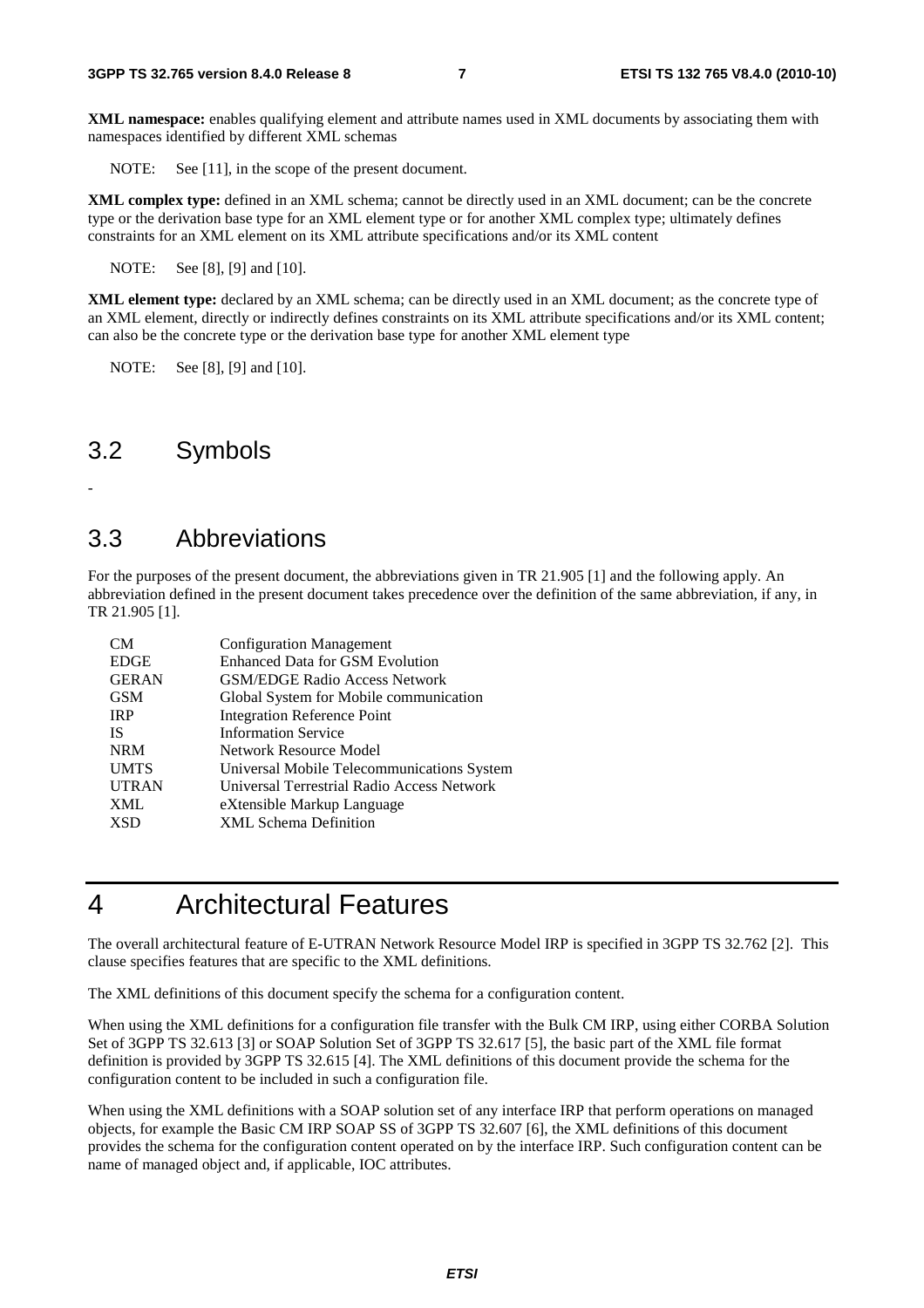## 5 Mapping

#### 5.1 General

An IOC maps to an XML element of the same name as the IOC's name in the IS. An IOC attribute maps to a subelement of the corresponding IOC's XML element, and the name of this sub-element is the same as the attribute's name in the IS.

### 5.2 Information Object Class (IOC) mapping

Annex A of the present document defines the NRM-specific XML schema eutranNrm.xsd for the E-UTRAN Network Resources IRP NRM defined in 3GPP TS 32.762 [2].

XML schema eutranNrm.xsd explicitly declares NRM-specific XML element types for the related NRM.

The definition of those NRM-specific XML element types complies with the generic mapping rules defined in 3GPP TS 32.615 [4].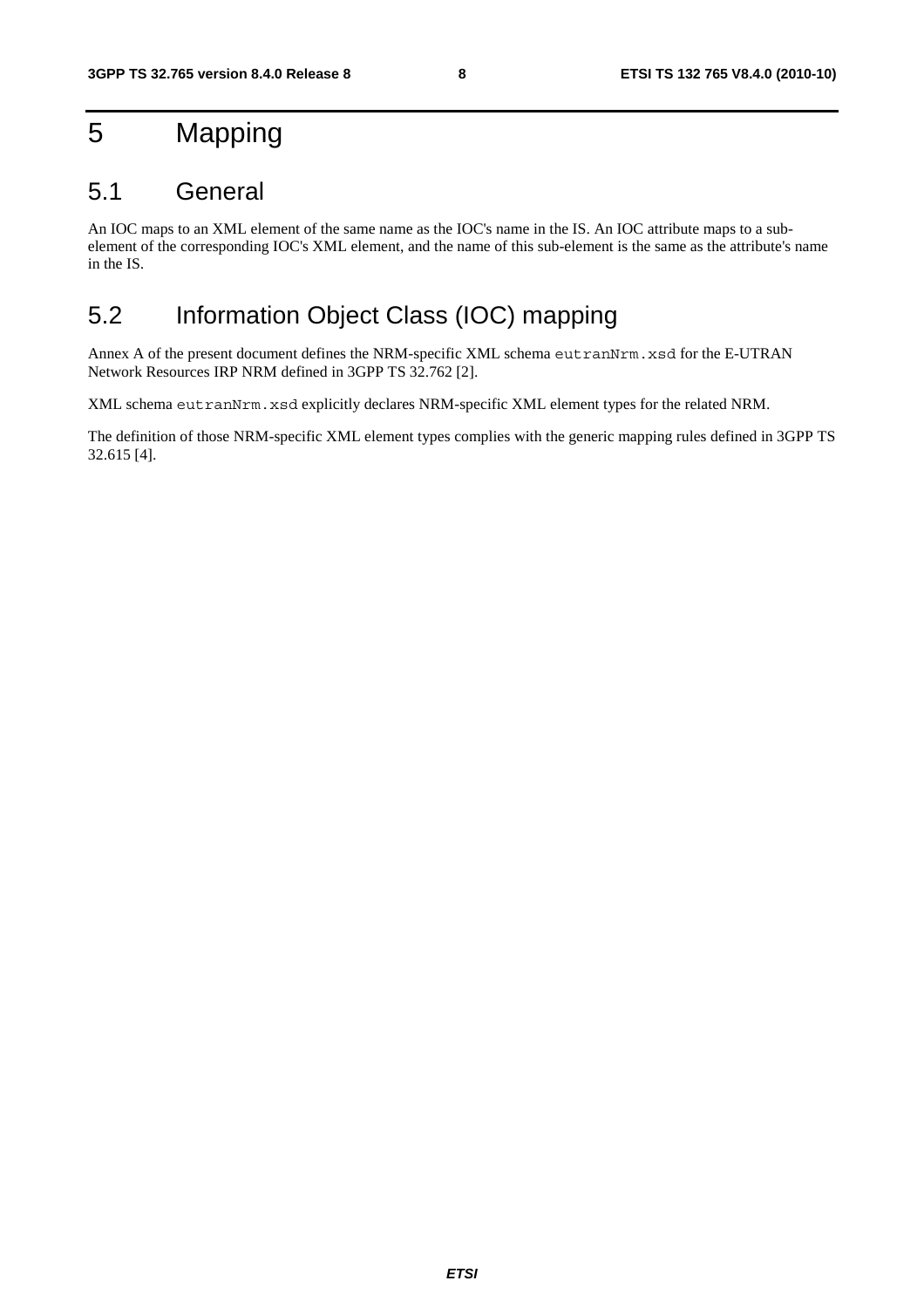### Annex A (normative): XML schema (file name "eutranNrm.xsd")

The following XML schema eutranNrm.xsd is the NRM-specific schema for the E-UTRAN Network Resource Model IRP NRM defined in 3GPP TS 32.762 [2]:

```
<?xml version="1.0" encoding="UTF-8"?> 
< 1 - - 3GPP TS 32.765 E-UTRAN Network Resource Model IRP 
   XML schema definition 
   eutranNrm.xsd 
--> 
<schema xmlns="http://www.w3.org/2001/XMLSchema" 
xmlns:xn="http://www.3gpp.org/ftp/specs/archive/32_series/32.625#genericNrm" 
xmlns:en="http://www.3gpp.org/ftp/specs/archive/32_series/32.765#eutranNrm" 
xmlns:epc="http://www.3gpp.org/ftp/specs/archive/32_series/32.755#epcNrm" 
xmlns:un="http://www.3gpp.org/ftp/specs/archive/32_series/32.645#utranNrm" 
xmlns:gn="http://www.3gpp.org/ftp/specs/archive/32_series/32.655#geranNrm" 
xmlns:sm="http://www.3gpp.org/ftp/specs/archive/32_series/32.675#stateManagementIRP" 
targetNamespace="http://www.3gpp.org/ftp/specs/archive/32_series/32.765#eutranNrm" 
elementFormDefault="qualified"> 
   <import namespace="http://www.3gpp.org/ftp/specs/archive/32_series/32.625#genericNrm"/> 
   <import namespace="http://www.3gpp.org/ftp/specs/archive/32_series/32.755#epcNrm"/> 
   <import namespace="http://www.3gpp.org/ftp/specs/archive/32_series/32.645#utranNrm"/> 
   <import namespace="http://www.3gpp.org/ftp/specs/archive/32_series/32.655#geranNrm"/> 
   <import namespace="http://www.3gpp.org/ftp/specs/archive/32_series/32.675#stateManagementIRP"/> 
   <complexType name="IpAddressList"> 
     <sequence> 
       <element name="ipAddress" type="string" minOccurs="0" maxOccurs="unbounded"/> 
     </sequence> 
   </complexType> 
   <simpleType name="CellIdentity"> 
     <restriction base="unsignedLong"> 
       <maxInclusive value="268435455"/> 
     </restriction> 
   </simpleType> 
   <simpleType name="cellSize"> 
     <restriction base="string"> 
       <enumeration value="verysmall"/> 
       <enumeration value="small"/> 
       <enumeration value="medium"/> 
       <enumeration value="large"/> 
     </restriction> 
   </simpleType> 
   <complexType name="PLMNId"> 
     <sequence> 
       <element name="mcc" type="short" minOccurs="0"/> 
       <element name="mnc" type="short" minOccurs="0"/> 
     </sequence> 
   </complexType> 
   <complexType name="PLMNIdList"> 
     <sequence> 
       <element name="pLMNId" type="en:PLMNId" minOccurs="0" maxOccurs="6"/> 
     </sequence> 
   </complexType> 
   <simpleType name="Pci"> 
     <restriction base="unsignedShort"> 
       <maxInclusive value="503"/> 
       <!-- Minimum value is 0, maximum value is 3x167+2=503 --> 
     </restriction> 
   </simpleType> 
   <complexType name="PciList"> 
     <sequence> 
       <element name="pci" type="en:Pci" maxOccurs="504"/> 
     </sequence> 
   </complexType> 
   <element name="ENBFunction" substitutionGroup="xn:ManagedElementOptionallyContainedNrmClass"> 
     <complexType> 
       <complexContent> 
         <extension base="xn:NrmClass"> 
           <sequence> 
             <element name="attributes" minOccurs="0">
```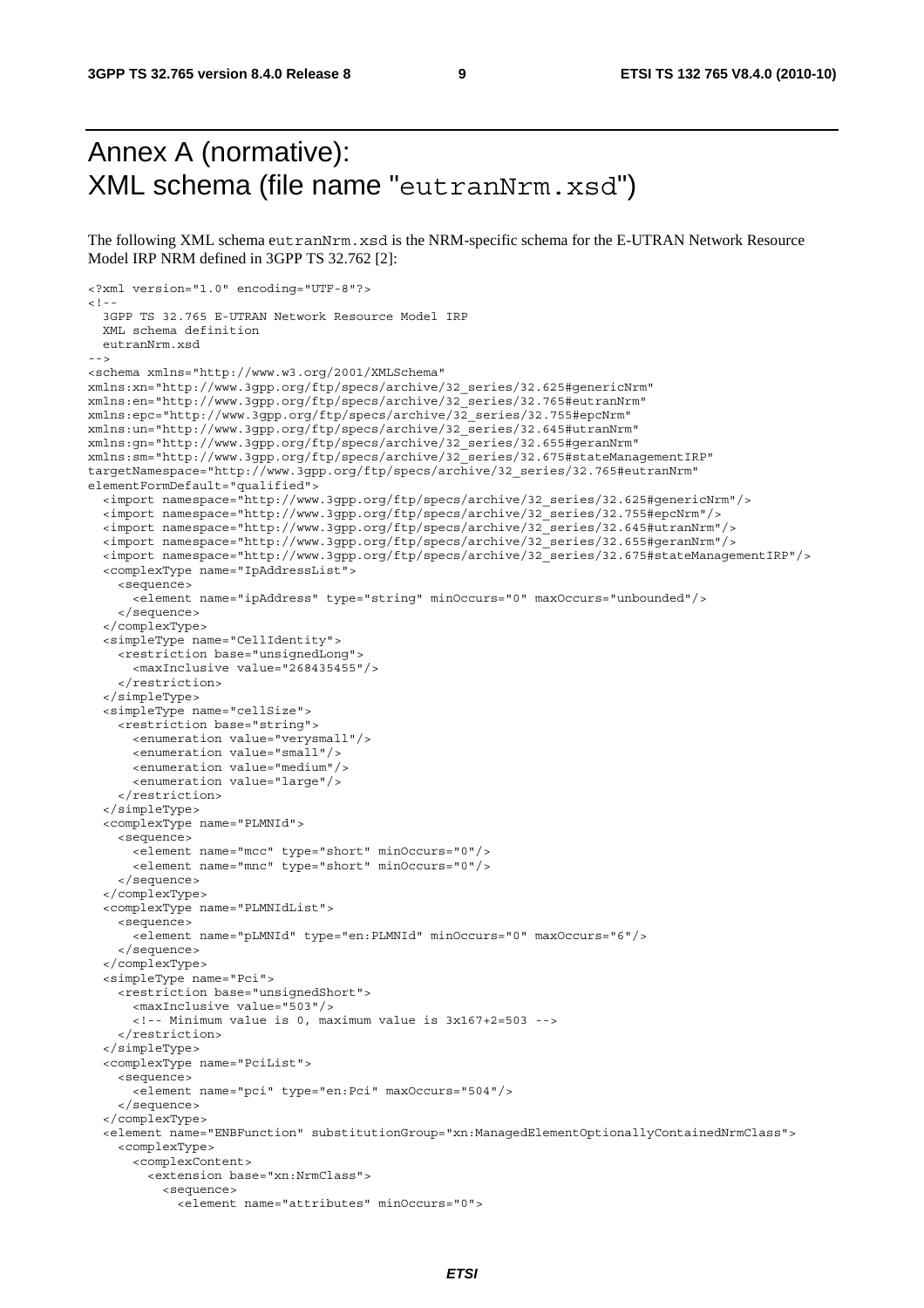```
 <complexType> 
                 <all> 
                   <element name="userLabel" type="string" minOccurs="0"/> 
 <element name="x2BlackList" type="xn:dnList" minOccurs="0"/> 
 <element name="x2WhiteList" type="xn:dnList" minOccurs="0"/> 
                   <element name="x2HOBlackList" type="xn:dnList" minOccurs="0"/> 
                   <element name="x2IpAddressList" type="string" minOccurs="0"/> 
                   <!-- linkList attribute is to be added when defined in the IS --> 
                \epsilon/all\epsilon </complexType> 
             </element> 
             <choice minOccurs="0" maxOccurs="unbounded"> 
               <element ref="en:EUtranCellFDD"/> 
               <element ref="en:EUtranCellTDD"/> 
               <element ref="epc:EP_RP_EPS"/> 
               <element ref="en:ENBFunctionOptionallyContainedNrmClass"/> 
               <element ref="xn:VsDataContainer"/> 
             </choice> 
           </sequence> 
         </extension> 
       </complexContent> 
    </complexType> 
   </element> 
  <element name="ExternalENBFunction" substitutionGroup="xn:SubNetworkOptionallyContainedNrmClass"> 
    <complexType> 
      <complexContent> 
         <extension base="xn:NrmClass"> 
           <sequence> 
             <element name="attributes" minOccurs="0"> 
               <complexType> 
                 <all> 
                   <element name="userLabel" type="string" minOccurs="0"/> 
                   <!-- Attributes are to be added when defined in the IS --> 
                \langleall\rangle </complexType> 
             </element> 
             <choice minOccurs="0" maxOccurs="unbounded"> 
               <element ref="en:ExternalEUtranCellFDD"/> 
               <element ref="en:ExternalEUtranCellTDD"/> 
               <element ref="en:ExternalENBFunctionOptionallyContainedNrmClass"/> 
               <element ref="xn:VsDataContainer"/> 
             </choice> 
           </sequence> 
         </extension> 
       </complexContent> 
     </complexType> 
  </element> 
  <element name="EUtranCellFDD"> 
     <complexType> 
      <complexContent> 
         <extension base="xn:NrmClass"> 
           <sequence> 
             <element name="attributes" minOccurs="0"> 
               <complexType> 
                \overline{all} <!-- Inherited attributes from EUtranGenericCell--> 
                   <element name="userLabel" type="string" minOccurs="0"/> 
                   <element name="cellIdentity" type="en:CellIdentity" minOccurs="0"/> 
 <element name="cellSize" type="en:cellSize" minOccurs="0"/> 
 <element name="pLMNIdList" type="en:PLMNIdList" minOccurs="0"/> 
                   <element name="tac" minOccurs="0"/> 
                   <element name="pci" type="en:Pci" minOccurs="0"/> 
                   <element name="pciList" type="en:PciList" minOccurs="0"/> 
                   <element name="maximumTransmissionPower" type="short" minOccurs="0"/> 
                   <element name="partOfSectorPower" type="short" minOccurs="0"/> 
                   <element name="referenceSignalPower" type="short" minOccurs="0"/> 
                   <element name="pb" type="short" minOccurs="0"/> 
                   <element name="operationalState" type="sm:operationalStateType" minOccurs="0"/> 
                   <element name="administrativeState" type="sm:administrativeStateType" 
                                  minOccurs="0"/> 
                   <element name="availabilityStatus" type="sm:availabilityStatusType" 
                                 minOccurs="0"/> 
                   <!-- End of inherited attributes from EUtranGenericCell --> 
                   <element name="earfcnDl" minOccurs="0"/> 
                   <element name="earfcnUl" minOccurs="0"/> 
                \langleall\rangle </complexType> 
             </element>
```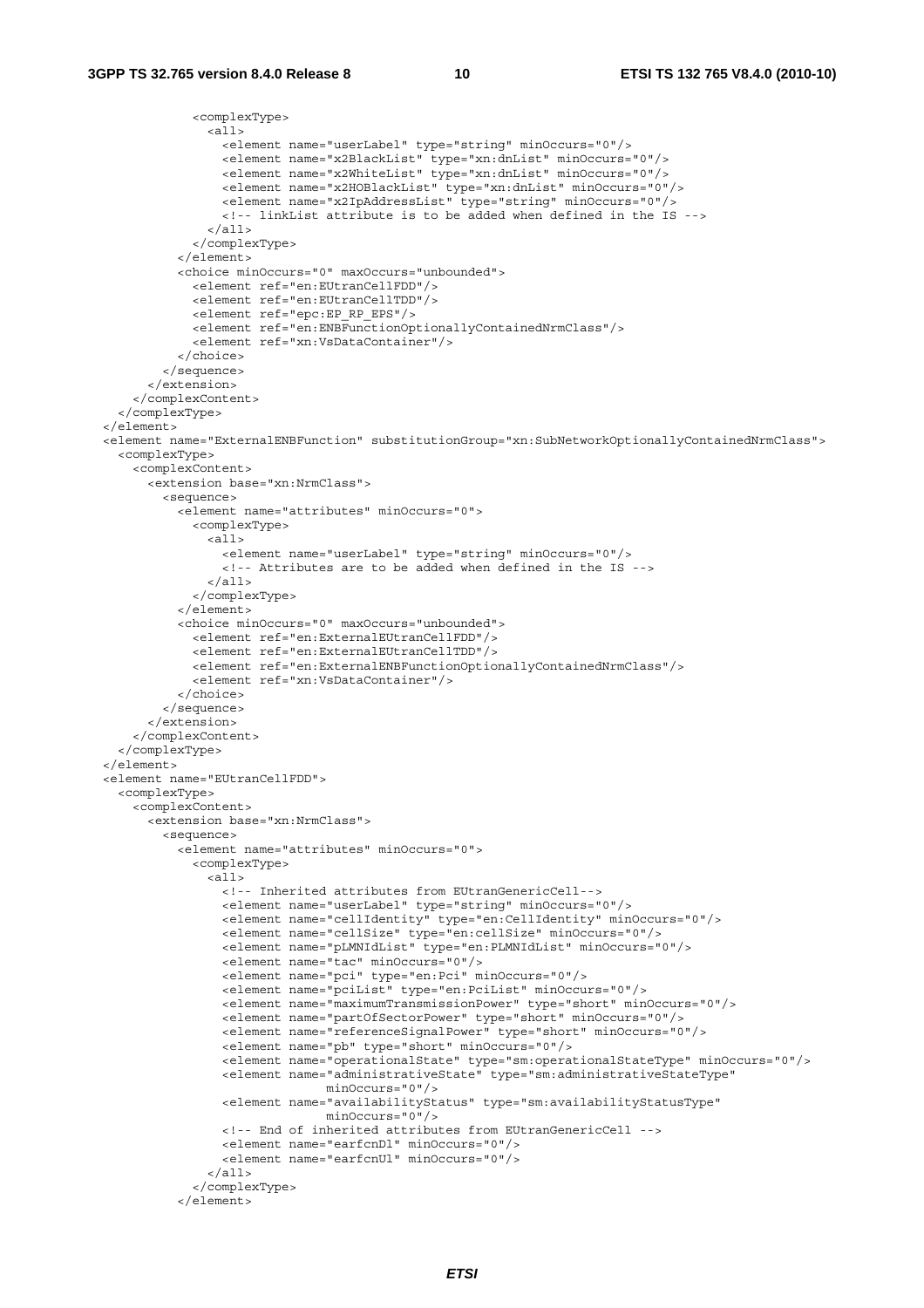```
 <choice minOccurs="0" maxOccurs="unbounded"> 
                <element ref="en:EUtranRelation"/> 
                <element ref="en:EUtranCellFDDOptionallyContainedNrmClass"/> 
                <element ref="en:Cdma2000Relation"/> 
                <element ref="gn:GsmRelation"/> 
                <element ref="un:UtranRelation"/> 
                <element ref="xn:VsDataContainer"/> 
             </choice> 
           </sequence> 
          </extension> 
       </complexContent> 
     </complexType> 
  \epsilon/element>
   <element name="ExternalEUtranCellFDD" 
substitutionGroup="xn:SubNetworkOptionallyContainedNrmClass"> 
     <complexType> 
       <complexContent> 
         <extension base="xn:NrmClass"> 
           <sequence> 
             <element name="attributes" minOccurs="0"> 
                <complexType> 
                 \leq all\geq <!-- Inherited attributes from ExternalEUtranGenericCell--> 
                    <element name="userLabel" type="string" minOccurs="0"/> 
                    <element name="pci" type="en:Pci" minOccurs="0"/> 
                    <element name="pLMNIdList" type="en:PLMNIdList" minOccurs="0"/> 
                    <element name="cellIdentity" type="en:CellIdentity" minOccurs="0"/> 
                    <!-- End of inherited attributes from ExternalEUtranGenericCell --> 
                    <element name="earfcnDl" minOccurs="0"/> 
                    <element name="earfcnUl" minOccurs="0"/> 
                 \epsilon/all\epsilon </complexType> 
              </element> 
              <choice minOccurs="0" maxOccurs="unbounded"> 
                <element ref="en:ExternalEUtranCellFDDOptionallyContainedNrmClass"/> 
                <element ref="xn:VsDataContainer"/> 
              </choice> 
           </sequence> 
         </extension> 
       </complexContent> 
     </complexType> 
   </element> 
   <element name="EUtranCellTDD"> 
     <complexType> 
       <complexContent> 
         <extension base="xn:NrmClass"> 
           <sequence> 
             <element name="attributes" minOccurs="0"> 
                <complexType> 
                 \overline{\text{all}} <!-- Inherited attributes from EUtranGenericCell--> 
                    <element name="userLabel" type="string" minOccurs="0"/> 
                    <element name="cellIdentity" type="en:CellIdentity" minOccurs="0"/> 
                    <element name="cellSize" type="en:cellSize" minOccurs="0"/> 
                    <element name="pLMNIdList" type="en:PLMNIdList" minOccurs="0"/> 
                    <element name="tac" minOccurs="0"/> 
                    <element name="pci" type="en:Pci" minOccurs="0"/> 
                    <element name="pciList" type="en:PciList" minOccurs="0"/> 
                    <element name="maximumTransmissionPower" type="short" minOccurs="0"/> 
                    <element name="partOfSectorPower" type="short" minOccurs="0"/> 
                    <element name="referenceSignalPower" type="short" minOccurs="0"/> 
                    <element name="pb" type="short" minOccurs="0"/> 
                    <element name="operationalState" type="sm:operationalStateType" minOccurs="0"/> 
                   <element name="administrativeState" type="sm:administrativeStateType"
                                   minOccurs="0"/> 
                    <element name="availabilityStatus" type="sm:availabilityStatusType" 
                                   minOccurs="0"/> 
                    <!-- End of inherited attributes from EUtranGenericCell --> 
                 \langleall> </complexType> 
              </element> 
              <choice minOccurs="0" maxOccurs="unbounded"> 
                <element ref="en:EUtranRelation"/> 
                <element ref="en:EUtranCellTDDOptionallyContainedNrmClass"/> 
                <element ref="en:Cdma2000Relation"/> 
                <element ref="gn:GsmRelation"/> 
                <element ref="un:UtranRelation"/> 
                <element ref="xn:VsDataContainer"/>
```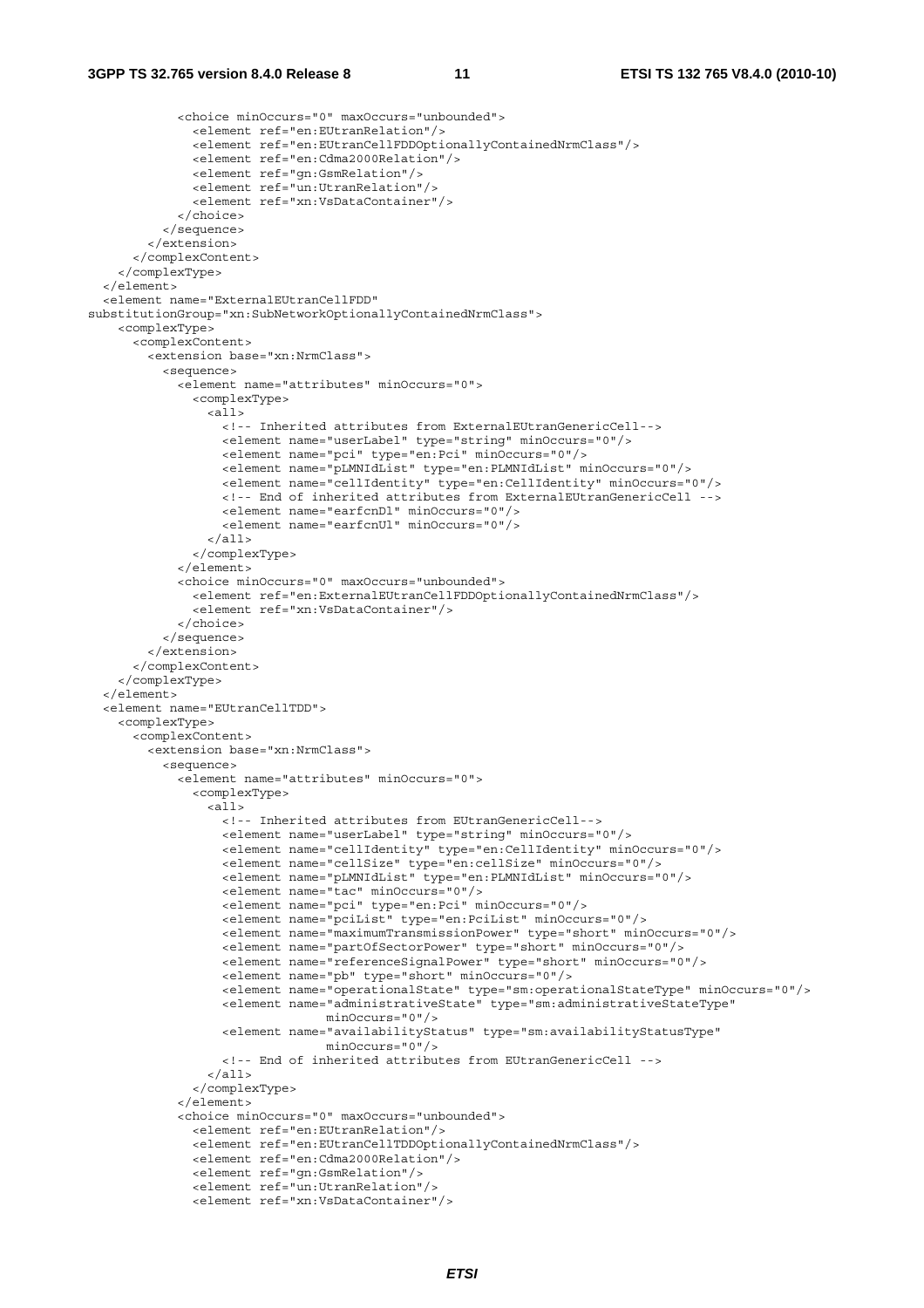```
 </choice> 
            </sequence> 
         </extension> 
       </complexContent> 
     </complexType> 
   </element> 
   <element name="ExternalEUtranCellTDD" 
substitutionGroup="xn:SubNetworkOptionallyContainedNrmClass"> 
     <complexType> 
       <complexContent> 
         <extension base="xn:NrmClass"> 
            <sequence> 
              <element name="attributes" minOccurs="0"> 
                <complexType> 
                  <all> 
                    <!-- Inherited attributes from ExternalEUtranGenericCell--> 
                    <element name="userLabel" type="string" minOccurs="0"/> 
                    <element name="pci" type="en:Pci" minOccurs="0"/> 
                    <element name="pLMNIdList" type="en:PLMNIdList" minOccurs="0"/> 
                    <element name="cellIdentity" type="en:CellIdentity" minOccurs="0"/> 
                    <!-- End of inherited attributes from ExternalEUtranGenericCell --> 
                  </all> 
                </complexType> 
              </element> 
              <choice minOccurs="0" maxOccurs="unbounded"> 
                <element ref="en:ExternalEUtranCellTDDOptionallyContainedNrmClass"/> 
                <element ref="xn:VsDataContainer"/> 
              </choice> 
            </sequence> 
        z/extension\sim </complexContent> 
     </complexType> 
   </element> 
   <element name="EUtranRelation"> 
     <complexType> 
       <complexContent> 
         <extension base="xn:NrmClass"> 
            <sequence> 
              <element name="attributes" minOccurs="0"> 
                <complexType> 
                  <all> 
                    <element name="tCI" minOccurs="0"/> 
                    <element name="isRemoveAllowed" type="boolean" minOccurs="0"/> 
                    <element name="isHOAllowed" type="boolean" minOccurs="0"/> 
                    <element name="adjacentCell" type="xn:dn" minOccurs="0"/> 
                 \langleall> </complexType> 
              </element> 
              <choice minOccurs="0" maxOccurs="unbounded"> 
                <element ref="en:EUtranRelationOptionallyContainedNrmClass"/> 
                <element ref="xn:VsDataContainer"/> 
              </choice> 
            </sequence> 
         </extension> 
       </complexContent> 
     </complexType> 
   </element> 
   <element name="Cdma2000Relation"> 
     <complexType> 
       <complexContent> 
         <extension base="xn:NrmClass"> 
            <sequence> 
              <element name="attributes" minOccurs="0"> 
                <complexType> 
                 \leq alls
                    <element name="adjacentSector" type="xn:dn" minOccurs="0"/> 
                 \langleall\rangle </complexType> 
              </element> 
              <choice minOccurs="0" maxOccurs="unbounded"> 
                <element ref="en:Cdma2000RelationOptionallyContainedNrmClass"/> 
                <element ref="xn:VsDataContainer"/> 
              </choice> 
            </sequence> 
         </extension> 
       </complexContent> 
     </complexType> 
   </element>
```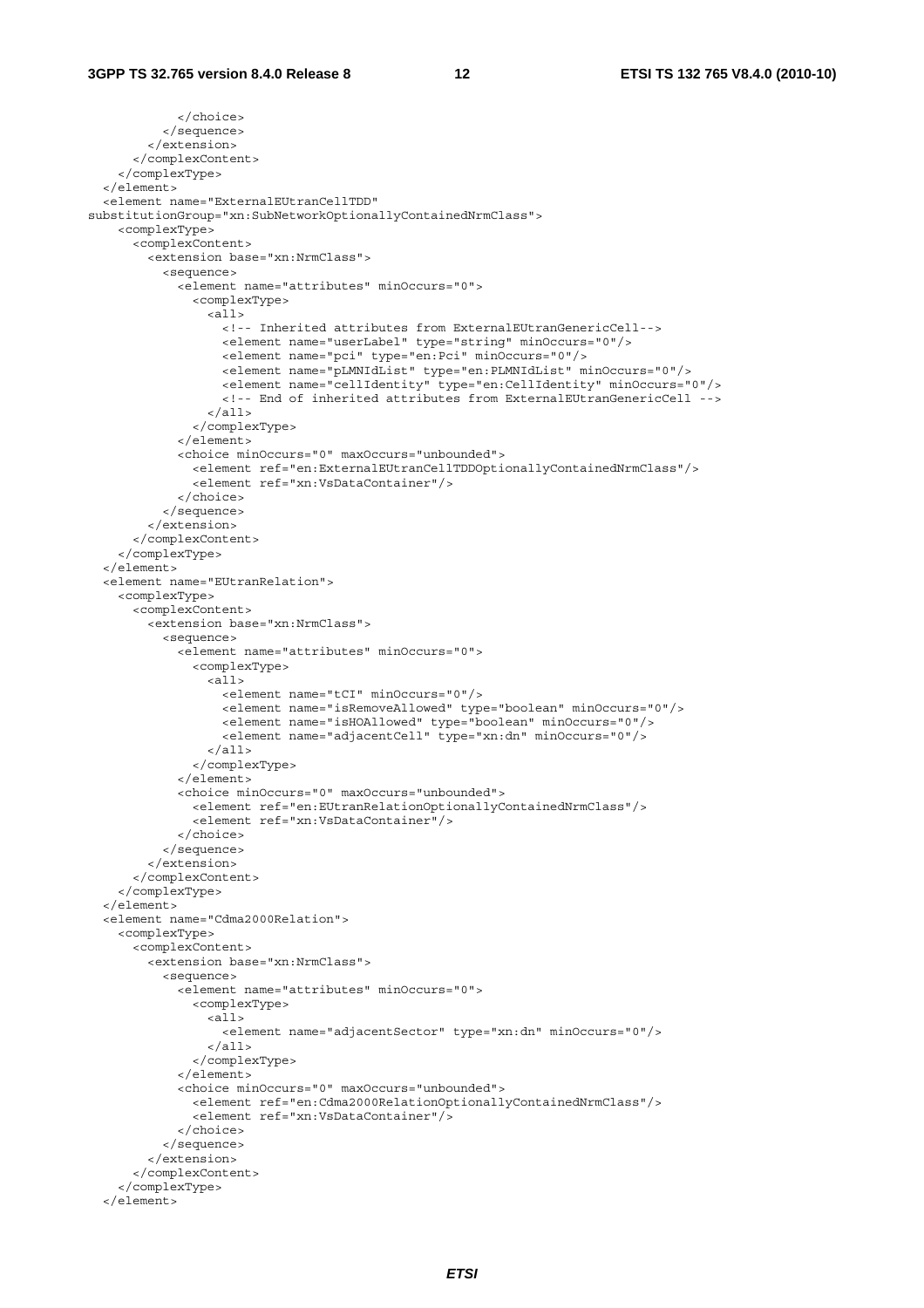#### **3GPP TS 32.765 version 8.4.0 Release 8 13 ETSI TS 132 765 V8.4.0 (2010-10)**

```
 <element name="Link_ENB_ENB" substitutionGroup="xn:SubNetworkOptionallyContainedNrmClass"> 
     <complexType> 
       <complexContent> 
         <extension base="xn:NrmClass"> 
           <sequence> 
             <element name="attributes" minOccurs="0"> 
               <complexType> 
                 \overline{c}all\overline{c} <!-- Inherited attributes from Link --> 
                    <element name="aEnd" type="xn:dn" minOccurs="0"/> 
                    <element name="linkType" type="xn:linkType" minOccurs="0"/> 
                    <element name="protocolName" type="string" minOccurs="0"/> 
                    <element name="protocolVersion" type="string" minOccurs="0"/> 
                    <element name="userLabel" type="string" minOccurs="0"/> 
                    <element name="zEnd" type="xn:dn" minOccurs="0"/> 
                    <!-- End of inherited attributes from Link --> 
                 \langleall\rangle </complexType> 
              </element> 
             <choice minOccurs="0" maxOccurs="unbounded"> 
               <element ref="en:Link_ENB_ENBOptionallyContainedNrmClass"/> 
                <element ref="xn:VsDataContainer"/> 
             </choice> 
           </sequence> 
         </extension> 
       </complexContent> 
     </complexType> 
   </element> 
   <!-- The element definition for EP_RP_EPS is available through 
        the epcNrm.xsd (3GPP TS 32.755), by using epc:EP RP EPS -->
   <element name="ENBFunctionOptionallyContainedNrmClass" type="xn:NrmClass" abstract="true"/> 
   <element name="ExternalENBFunctionOptionallyContainedNrmClass" type="xn:NrmClass" 
abstract="true"/> 
   <element name="EUtranCellFDDOptionallyContainedNrmClass" type="xn:NrmClass" abstract="true"/> 
   <element name="ExternalEUtranCellFDDOptionallyContainedNrmClass" type="xn:NrmClass" 
abstract="true"/> 
  <element name="EUtranCellTDDOptionallyContainedNrmClass" type="xn:NrmClass" abstract="true"/> 
   <element name="ExternalEUtranCellTDDOptionallyContainedNrmClass" type="xn:NrmClass" 
abstract="true"/> 
   <element name="EUtranRelationOptionallyContainedNrmClass" type="xn:NrmClass" abstract="true"/> 
   <element name="Cdma2000RelationOptionallyContainedNrmClass" type="xn:NrmClass" abstract="true"/> 
   <element name="Link_ENB_ENBOptionallyContainedNrmClass" type="xn:NrmClass" abstract="true"/> 
</schema>
```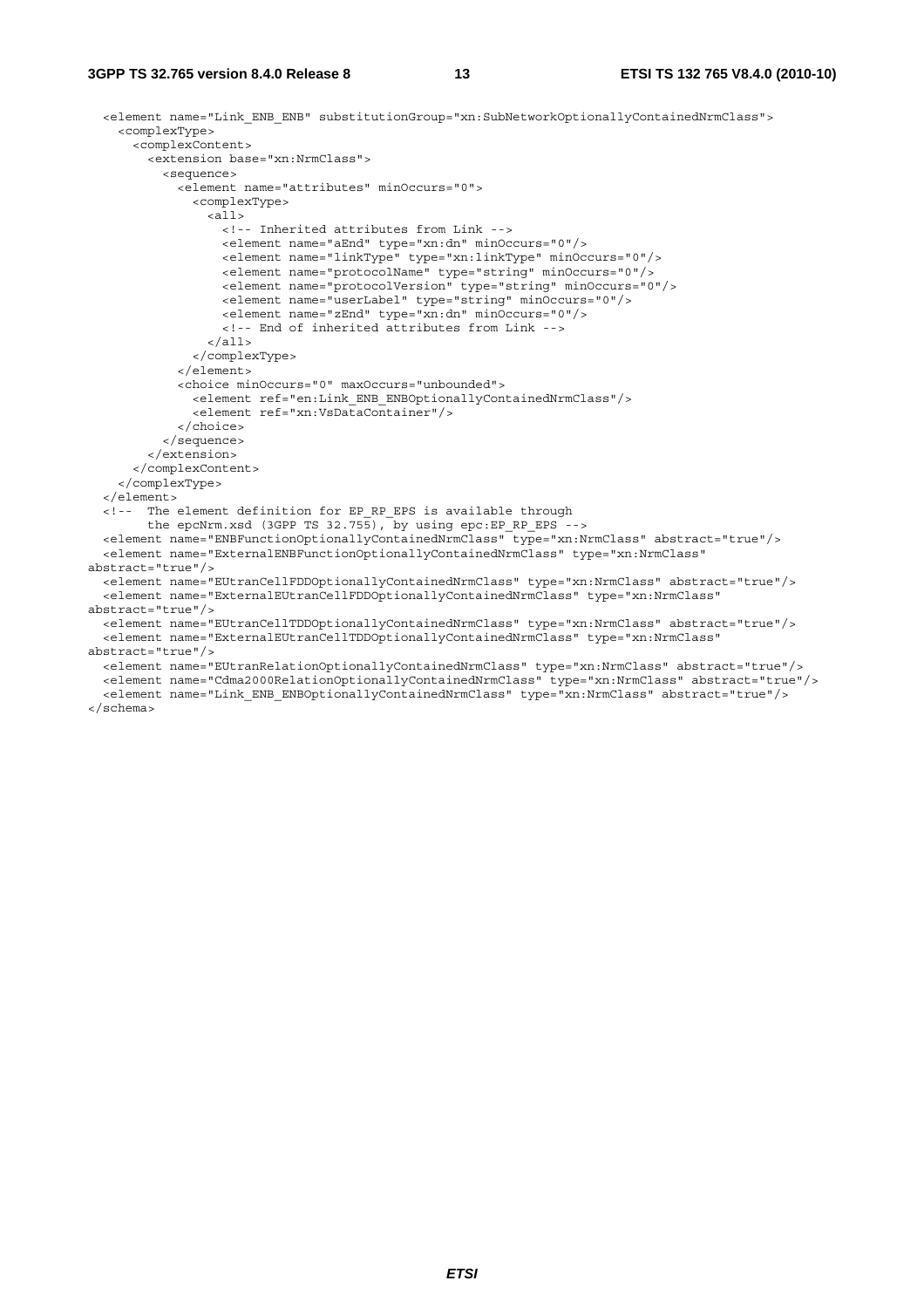## Annex B (informative): XML schema electronic files

The electronic files corresponding to the normative XML schemas defined in the present document are available in native form in the following archive:

http://www.3gpp.org/ftp/specs/archive/32\_series/32.765/schema/32765-840-XMLSchema.zip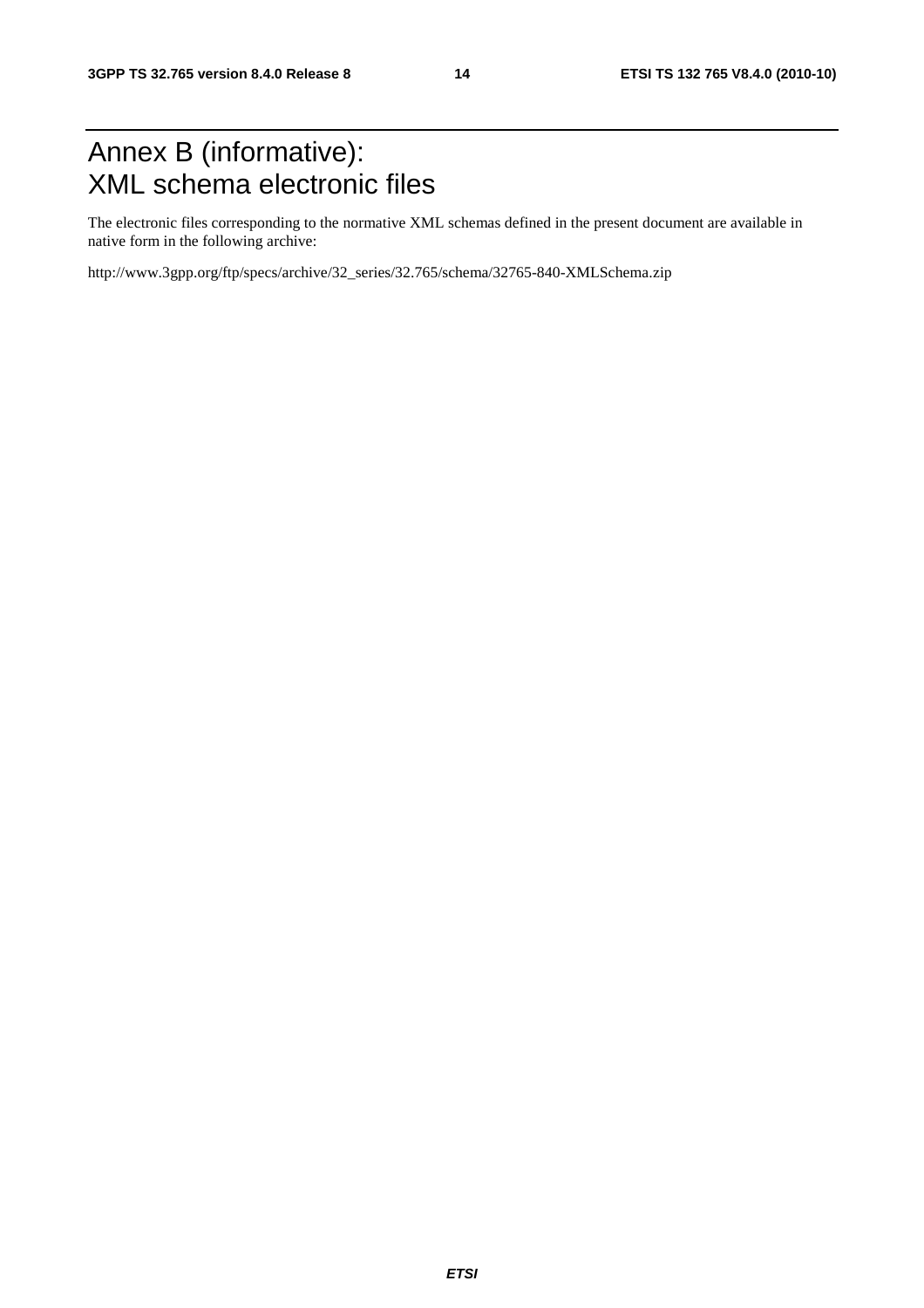## Annex C (informative): Change history

| <b>Change history</b> |              |                 |           |            |                                                                                                     |            |            |
|-----------------------|--------------|-----------------|-----------|------------|-----------------------------------------------------------------------------------------------------|------------|------------|
| <b>Date</b>           | TSG#         | <b>TSG Doc.</b> | <b>CR</b> | <b>Rev</b> | Subject/Comment                                                                                     | <b>Old</b> | <b>New</b> |
| Mar 2009              | SP-43        | SP-090076       | --        | $-$        | Presentation to SA for information and approval                                                     | 1.0.0      | 8.0.0      |
| Jun 2009              | <b>SP-44</b> | SP-090408       | 001       | $1 - -$    | Add the missing cellSize attribute in EUtranGenericCell IOC 8.0.0<br>- align with $36.423$          |            | 8.1.0      |
| Jun 2009              | <b>SP-44</b> | SP-090408       | $003$ --  |            | Add the missing downlink power related attributes for<br>EUTRAN Cell - align with 36.213 and 36.331 | 8.0.0      | 8.1.0      |
| Sep 2009              | SP-45        | SP-090542       | 005       | $- -$      | Align with the IS in 32.762 - Add and remove attributes for<br><b>IOC Relations</b>                 | 8.1.0      | 8.2.0      |
| Sep 2009              | SP-45        | SP-090542       | $007$ --  |            | Add plmnldList to ExternalEutranGenericCell                                                         | 8.1.0      | 8.2.0      |
| Mar 2010              | <b>SP-47</b> | SP-100037       | $012$ --  |            | Align with IS - Corrections in XML                                                                  | 8.2.0      | 8.3.0      |
| Oct 2010              | SP-49        | SP-100487       | $015 -$   |            | Align with IS - Remove cellType                                                                     | 8.3.0      | 8.4.0      |